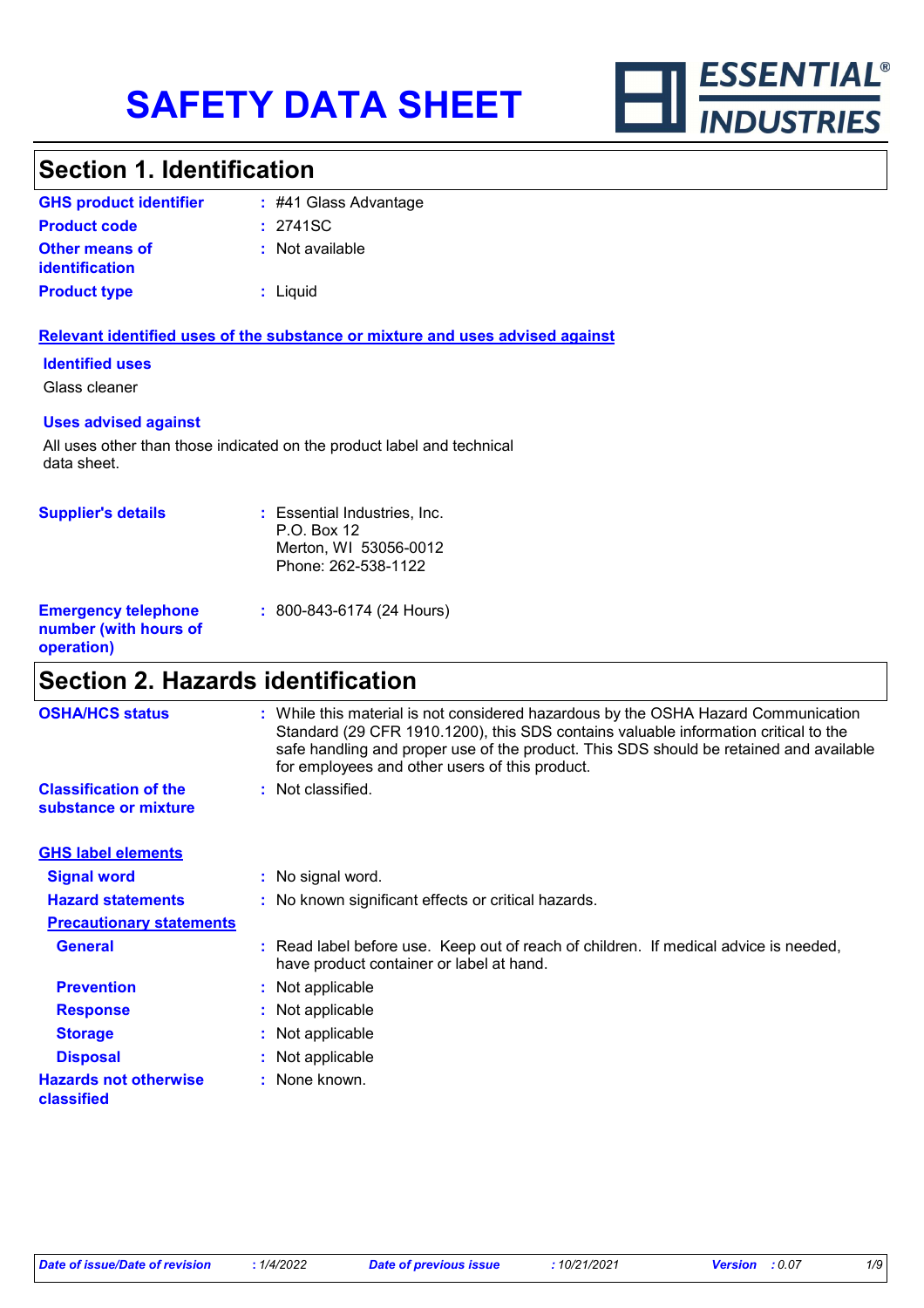## **Section 3. Composition/information on ingredients**

**Substance/mixture :**

: Mixture

Any concentration shown as a range is to protect confidentiality or is due to batch variation.

**There are no ingredients present which, within the current knowledge of the supplier and in the concentrations applicable, are classified as hazardous to health or the environment and hence require reporting in this section. Occupational exposure limits, if available, are listed in Section 8.**

# **Section 4. First aid measures**

|                     | <b>Description of necessary first aid measures</b>                                                                                                                                                                                                                                                                                                     |
|---------------------|--------------------------------------------------------------------------------------------------------------------------------------------------------------------------------------------------------------------------------------------------------------------------------------------------------------------------------------------------------|
| <b>Eye contact</b>  | : Immediately flush eyes with plenty of water, occasionally lifting the upper and lower<br>eyelids. Check for and remove any contact lenses. Get medical attention if irritation<br>occurs.                                                                                                                                                            |
| <b>Inhalation</b>   | : Remove victim to fresh air and keep at rest in a position comfortable for breathing. Get<br>medical attention if symptoms occur.                                                                                                                                                                                                                     |
| <b>Skin contact</b> | : Flush contaminated skin with plenty of water. Remove contaminated clothing and<br>shoes. Get medical attention if symptoms occur.                                                                                                                                                                                                                    |
| <b>Ingestion</b>    | : Wash out mouth with water. Remove victim to fresh air and keep at rest in a position<br>comfortable for breathing. If material has been swallowed and the exposed person is<br>conscious, give small quantities of water to drink. Do not induce vomiting unless<br>directed to do so by medical personnel. Get medical attention if symptoms occur. |

### **Most important symptoms/effects, acute and delayed**

| <b>Potential acute health effects</b>                                                |                                                                                                                                |  |
|--------------------------------------------------------------------------------------|--------------------------------------------------------------------------------------------------------------------------------|--|
| Eye contact                                                                          | : No known significant effects or critical hazards.                                                                            |  |
| <b>Inhalation</b>                                                                    | : No known significant effects or critical hazards.                                                                            |  |
| <b>Skin contact</b>                                                                  | : No known significant effects or critical hazards.                                                                            |  |
| <b>Ingestion</b>                                                                     | : No known significant effects or critical hazards.                                                                            |  |
| <b>Over-exposure signs/symptoms</b>                                                  |                                                                                                                                |  |
| <b>Eye contact</b>                                                                   | : No specific data.                                                                                                            |  |
| <b>Inhalation</b>                                                                    | : No specific data.                                                                                                            |  |
| <b>Skin contact</b>                                                                  | $:$ No specific data.                                                                                                          |  |
| <b>Ingestion</b>                                                                     | : No specific data.                                                                                                            |  |
| Indication of immediate medical attention and special treatment needed, if necessary |                                                                                                                                |  |
| <b>Notes to physician</b>                                                            | : Treat symptomatically. Contact poison treatment specialist immediately if large<br>quantities have been ingested or inhaled. |  |
| <b>Specific treatments</b>                                                           | : No specific treatment.                                                                                                       |  |
| <b>Protection of first-aiders</b>                                                    | : No action shall be taken involving any personal risk or without suitable training.                                           |  |

**See toxicological information (Section 11)**

# **Section 5. Fire-fighting measures**

| <b>Extinguishing media</b>                           |                                                                                       |
|------------------------------------------------------|---------------------------------------------------------------------------------------|
| <b>Suitable extinguishing</b><br>media               | : Use an extinguishing agent suitable for the surrounding fire.                       |
| <b>Unsuitable extinguishing</b><br>media             | : None known.                                                                         |
| <b>Specific hazards arising</b><br>from the chemical | : In a fire or if heated, a pressure increase will occur and the container may burst. |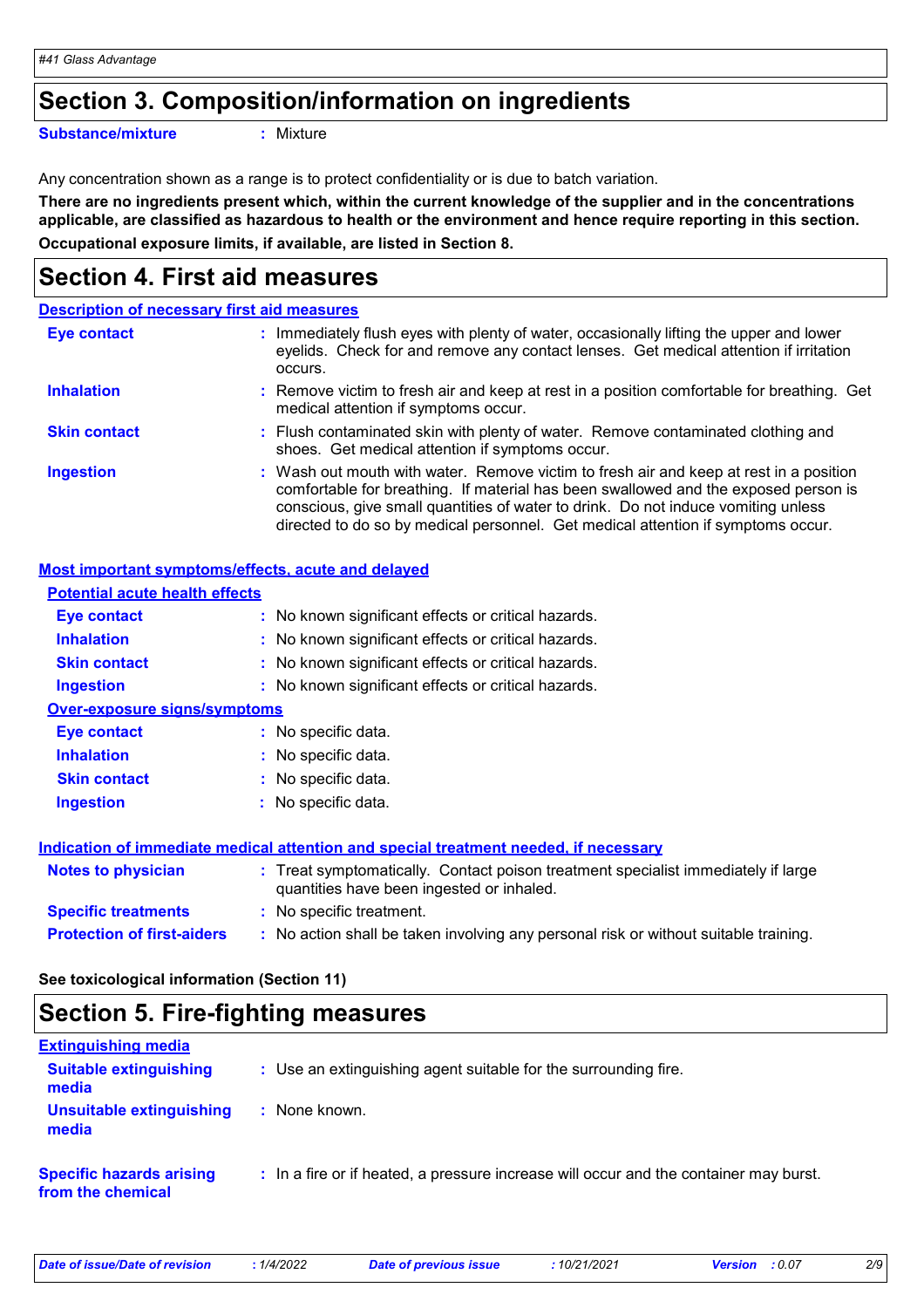# **Section 5. Fire-fighting measures**

| <b>Hazardous thermal</b><br>decomposition products       | Decomposition products may include the following materials:<br>carbon dioxide<br>carbon monoxide<br>sulfur oxides<br>metal oxide/oxides                                                             |
|----------------------------------------------------------|-----------------------------------------------------------------------------------------------------------------------------------------------------------------------------------------------------|
| <b>Special protective actions</b><br>for fire-fighters   | : Promptly isolate the scene by removing all persons from the vicinity of the incident if<br>there is a fire. No action shall be taken involving any personal risk or without suitable<br>training. |
| <b>Special protective</b><br>equipment for fire-fighters | : Fire-fighters should wear appropriate protective equipment and self-contained breathing<br>apparatus (SCBA) with a full face-piece operated in positive pressure mode.                            |

# **Section 6. Accidental release measures**

|                                                              |  | <b>Personal precautions, protective equipment and emergency procedures</b>                                                                                                                                                                                                                                                                                                                                                                                                                                                                                                                 |
|--------------------------------------------------------------|--|--------------------------------------------------------------------------------------------------------------------------------------------------------------------------------------------------------------------------------------------------------------------------------------------------------------------------------------------------------------------------------------------------------------------------------------------------------------------------------------------------------------------------------------------------------------------------------------------|
| For non-emergency<br>personnel                               |  | : No action shall be taken involving any personal risk or without suitable training.<br>Evacuate surrounding areas. Keep unnecessary and unprotected personnel from<br>entering. Do not touch or walk through spilled material. Put on appropriate personal<br>protective equipment.                                                                                                                                                                                                                                                                                                       |
|                                                              |  | For emergency responders : If specialized clothing is required to deal with the spillage, take note of any information in<br>Section 8 on suitable and unsuitable materials. See also the information in "For non-<br>emergency personnel".                                                                                                                                                                                                                                                                                                                                                |
| <b>Environmental precautions</b>                             |  | : Avoid dispersal of spilled material and runoff and contact with soil, waterways, drains<br>and sewers. Inform the relevant authorities if the product has caused environmental<br>pollution (sewers, waterways, soil or air).                                                                                                                                                                                                                                                                                                                                                            |
| <b>Methods and materials for containment and cleaning up</b> |  |                                                                                                                                                                                                                                                                                                                                                                                                                                                                                                                                                                                            |
| <b>Small spill</b>                                           |  | : Stop leak if without risk. Move containers from spill area. Dilute with water and mop up<br>if water-soluble. Alternatively, or if water-insoluble, absorb with an inert dry material and<br>place in an appropriate waste disposal container. Dispose of via a licensed waste<br>disposal contractor.                                                                                                                                                                                                                                                                                   |
| <b>Large spill</b>                                           |  | : Stop leak if without risk. Move containers from spill area. Prevent entry into sewers,<br>water courses, basements or confined areas. Wash spillages into an effluent treatment<br>plant or proceed as follows. Contain and collect spillage with non-combustible,<br>absorbent material e.g. sand, earth, vermiculite or diatomaceous earth and place in<br>container for disposal according to local regulations (see Section 13). Dispose of via a<br>licensed waste disposal contractor. Note: see Section 1 for emergency contact<br>information and Section 13 for waste disposal. |

# **Section 7. Handling and storage**

### **Precautions for safe handling**

| <b>Protective measures</b><br><b>Advice on general</b><br>occupational hygiene   | : Put on appropriate personal protective equipment (see Section 8).<br>: Eating, drinking and smoking should be prohibited in areas where this material is<br>handled, stored and processed. Workers should wash hands and face before eating,<br>drinking and smoking. Remove contaminated clothing and protective equipment before<br>entering eating areas. See also Section 8 for additional information on hygiene<br>measures.                                                                                                                              |
|----------------------------------------------------------------------------------|-------------------------------------------------------------------------------------------------------------------------------------------------------------------------------------------------------------------------------------------------------------------------------------------------------------------------------------------------------------------------------------------------------------------------------------------------------------------------------------------------------------------------------------------------------------------|
| <b>Conditions for safe storage,</b><br>including any<br><b>incompatibilities</b> | : Store in accordance with local regulations. Store in original container protected from<br>direct sunlight in a dry, cool and well-ventilated area, away from incompatible materials<br>and food and drink. Keep container tightly closed and sealed until ready for use.<br>Containers that have been opened must be carefully resealed and kept upright to<br>prevent leakage. Do not store in unlabeled containers. Use appropriate containment to<br>avoid environmental contamination. See Section 10 for incompatible materials before<br>handling or use. |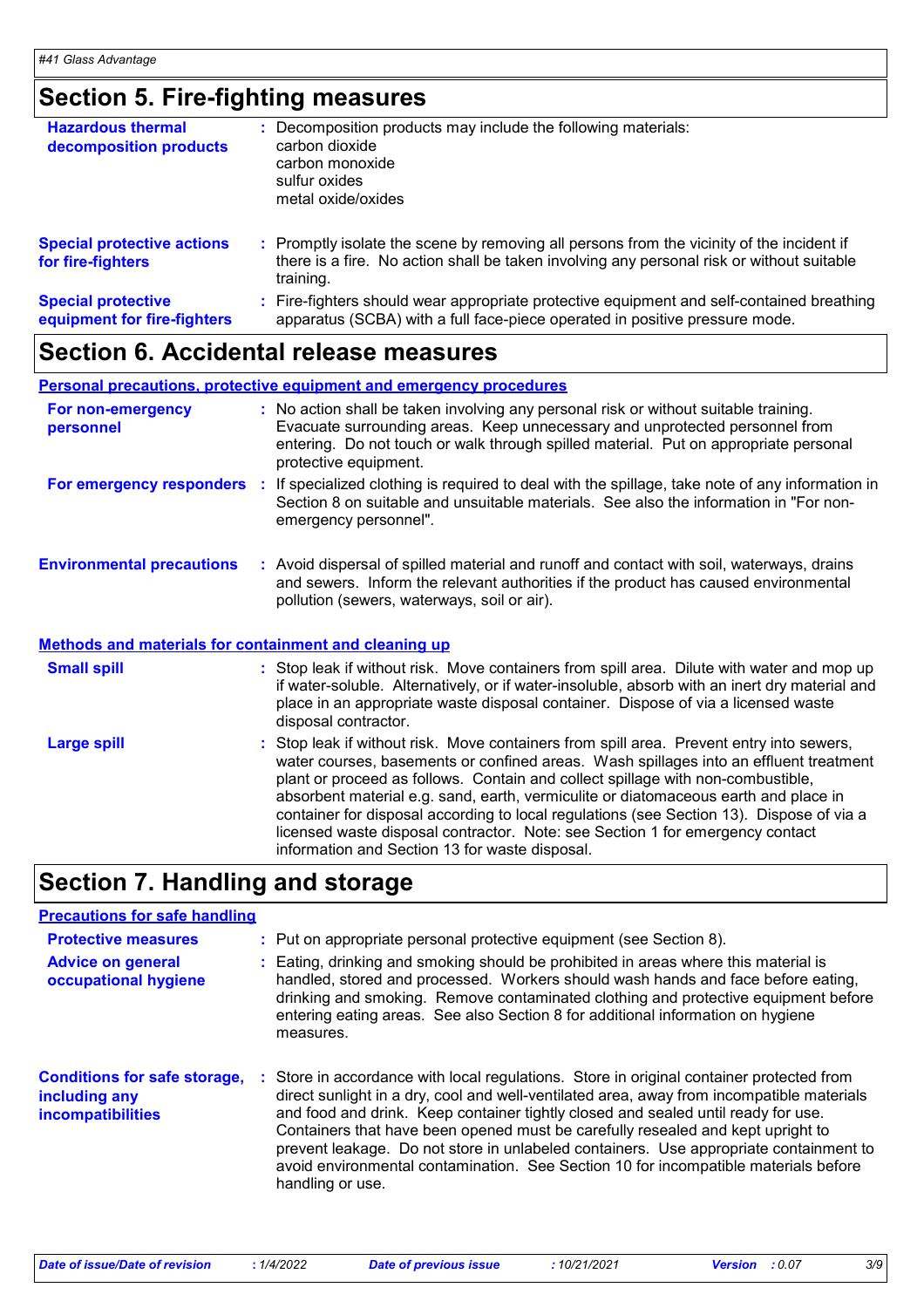# **Section 8. Exposure controls/personal protection**

### **Control parameters**

### **Occupational exposure limits**

None.

| <b>Appropriate engineering</b><br><b>controls</b> |    | : Good general ventilation should be sufficient to control worker exposure to airborne<br>contaminants.                                                                                                                                                                                                                                                                                           |
|---------------------------------------------------|----|---------------------------------------------------------------------------------------------------------------------------------------------------------------------------------------------------------------------------------------------------------------------------------------------------------------------------------------------------------------------------------------------------|
| <b>Environmental exposure</b><br><b>controls</b>  | ÷. | Emissions from ventilation or work process equipment should be checked to ensure<br>they comply with the requirements of environmental protection legislation. In some<br>cases, fume scrubbers, filters or engineering modifications to the process equipment<br>will be necessary to reduce emissions to acceptable levels.                                                                     |
| <b>Individual protection measures</b>             |    |                                                                                                                                                                                                                                                                                                                                                                                                   |
| <b>Hygiene measures</b>                           |    | : Wash hands, forearms and face thoroughly after handling chemical products, before<br>eating, smoking and using the lavatory and at the end of the working period.<br>Appropriate techniques should be used to remove potentially contaminated clothing.<br>Wash contaminated clothing before reusing. Ensure that eyewash stations and safety<br>showers are close to the workstation location. |
| <b>Eye/face protection</b>                        |    | : Safety eyewear complying with an approved standard should be used when a risk<br>assessment indicates this is necessary to avoid exposure to liquid splashes, mists,<br>gases or dusts. If contact is possible, the following protection should be worn, unless<br>the assessment indicates a higher degree of protection: safety glasses with side-<br>shields.                                |
| <b>Skin protection</b>                            |    |                                                                                                                                                                                                                                                                                                                                                                                                   |
| <b>Hand protection</b>                            |    | : Chemical-resistant, impervious gloves complying with an approved standard should be<br>worn at all times when handling chemical products if a risk assessment indicates this is<br>necessary.                                                                                                                                                                                                   |
| <b>Body protection</b>                            |    | : Personal protective equipment for the body should be selected based on the task being<br>performed and the risks involved and should be approved by a specialist before<br>handling this product.                                                                                                                                                                                               |
| <b>Other skin protection</b>                      |    | : Appropriate footwear and any additional skin protection measures should be selected<br>based on the task being performed and the risks involved and should be approved by a<br>specialist before handling this product.                                                                                                                                                                         |
| <b>Respiratory protection</b>                     | t. | Based on the hazard and potential for exposure, select a respirator that meets the<br>appropriate standard or certification. Respirators must be used according to a<br>respiratory protection program to ensure proper fitting, training, and other important<br>aspects of use.                                                                                                                 |

# **Section 9. Physical and chemical properties**

| <b>Appearance</b>                               |                                                       |
|-------------------------------------------------|-------------------------------------------------------|
| <b>Physical state</b>                           | : Liquid                                              |
| <b>Color</b>                                    | : Blue (dye added)                                    |
| <b>Odor</b>                                     | : Bland (No fragrance added)                          |
| <b>Odor threshold</b>                           | : Not available                                       |
| pH                                              | : 10.5 to 11.5 [8.6 Use Dilution pH]                  |
| <b>Melting point</b>                            | : $0^{\circ}$ C (32 $^{\circ}$ F)                     |
| <b>Boiling point</b>                            | : $100^{\circ}$ C (212 $^{\circ}$ F)                  |
| <b>Flash point</b>                              | : Closed cup: $>93.334^{\circ}$ C ( $>200^{\circ}$ F) |
| <b>Evaporation rate</b>                         | : Not available                                       |
| <b>Flammability (solid, gas)</b>                | : Not available                                       |
| Lower and upper explosive<br>(flammable) limits | : Not available                                       |
| <b>Vapor pressure</b>                           | $:$ <4 kPa (<30 mm Hg) [room temperature]             |
| <b>Vapor density</b>                            | : $<$ 1 [Air = 1]                                     |
|                                                 |                                                       |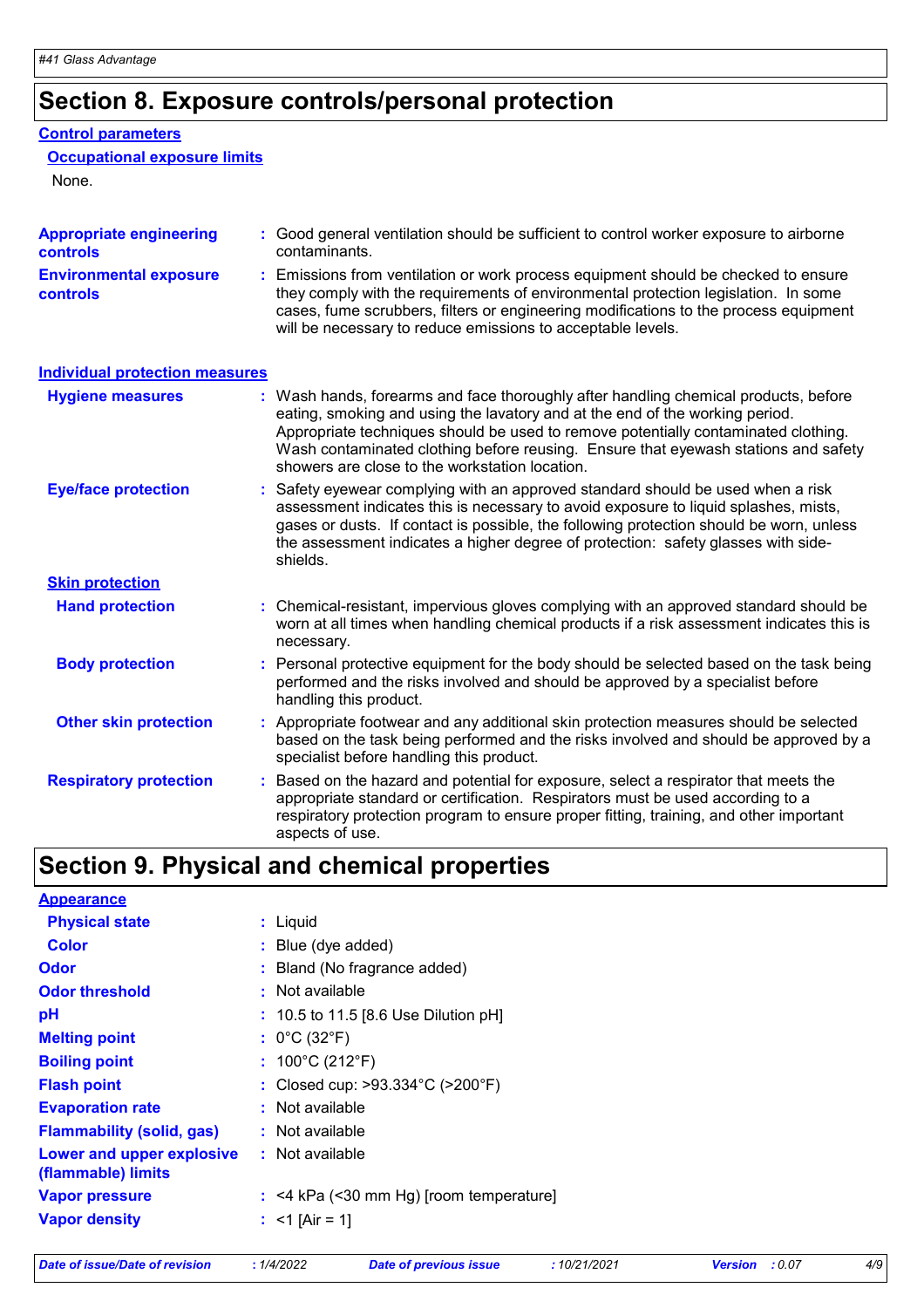# **Section 9. Physical and chemical properties**

| <b>Relative density</b>                           | : $1.01$ g/cm <sup>3</sup> |
|---------------------------------------------------|----------------------------|
| <b>Solubility</b>                                 | $:$ Not available          |
| <b>Partition coefficient: n-</b><br>octanol/water | $:$ Not available          |
| <b>Auto-ignition temperature</b>                  | : Not available            |
| <b>Decomposition temperature</b>                  | : Not available            |
| <b>Viscosity</b>                                  | : Not available            |
| <b>VOC content</b>                                | $: 1\%$                    |

# **Section 10. Stability and reactivity**

| <b>Reactivity</b>                            | : No specific test data related to reactivity available for this product or its ingredients.              |
|----------------------------------------------|-----------------------------------------------------------------------------------------------------------|
| <b>Chemical stability</b>                    | : The product is stable.                                                                                  |
| <b>Possibility of hazardous</b><br>reactions | : Under normal conditions of storage and use, hazardous reactions will not occur.                         |
| <b>Conditions to avoid</b>                   | : No specific data.                                                                                       |
| <b>Incompatible materials</b>                | : No specific data.                                                                                       |
| <b>Hazardous decomposition</b><br>products   | : Under normal conditions of storage and use, hazardous decomposition products should<br>not be produced. |

### **Section 11. Toxicological information**

### **Information on toxicological effects**

**Acute toxicity**

Not available

**Irritation/Corrosion**

Not available

**Sensitization** Not available

**Mutagenicity**

Not available

**Carcinogenicity**

Not available

**Reproductive toxicity** Not available

**Teratogenicity** Not available

### **Specific target organ toxicity (single exposure)** Not available

### **Specific target organ toxicity (repeated exposure)**

Not available

### **Aspiration hazard**

Not available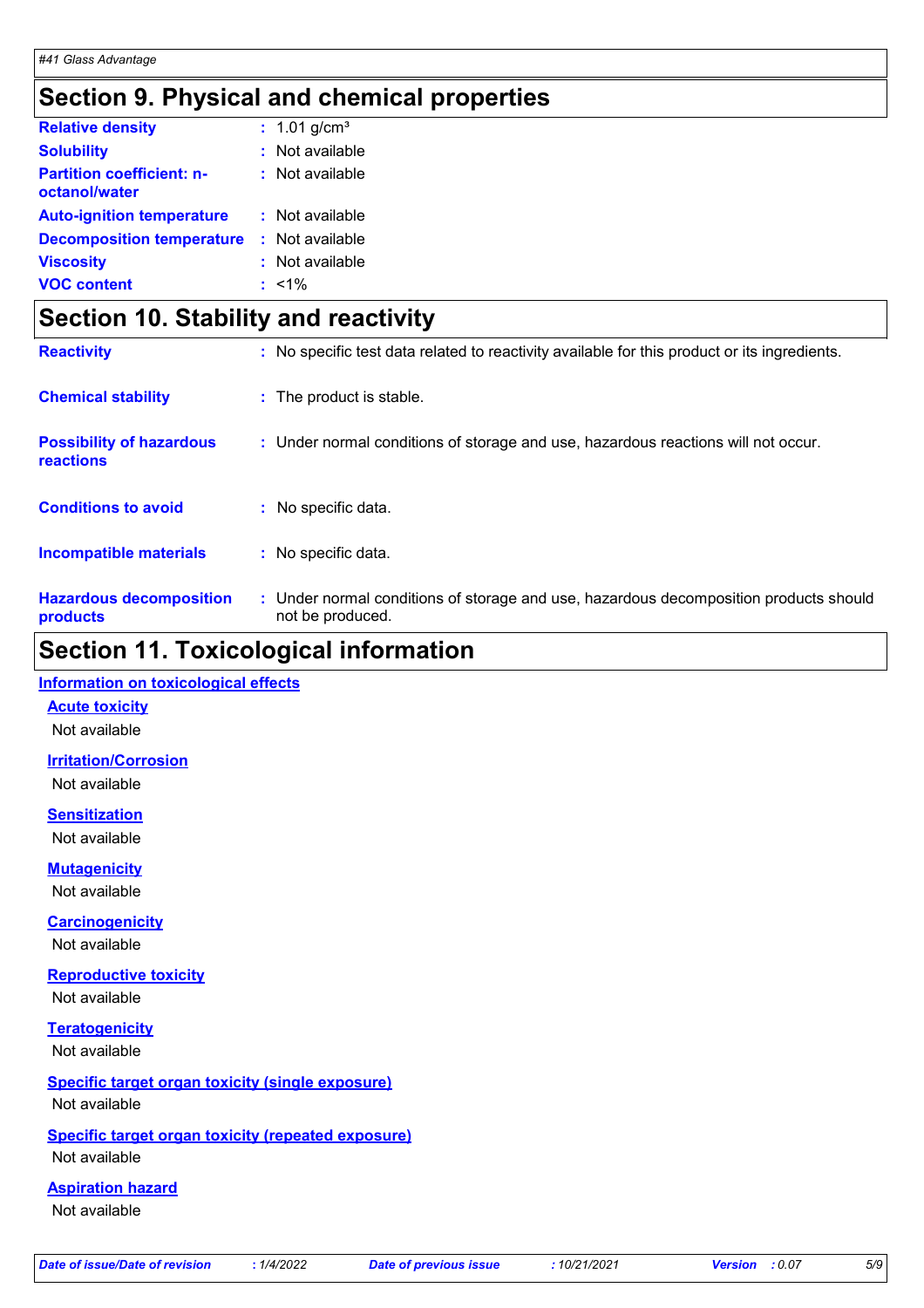# **Section 11. Toxicological information**

| <b>Information on the likely</b><br>routes of exposure | : Not available                                                                          |
|--------------------------------------------------------|------------------------------------------------------------------------------------------|
| <b>Potential acute health effects</b>                  |                                                                                          |
| <b>Eye contact</b>                                     | No known significant effects or critical hazards.<br>t.                                  |
| <b>Inhalation</b>                                      | : No known significant effects or critical hazards.                                      |
| <b>Skin contact</b>                                    | : No known significant effects or critical hazards.                                      |
| <b>Ingestion</b>                                       | : No known significant effects or critical hazards.                                      |
|                                                        | Symptoms related to the physical, chemical and toxicological characteristics             |
| <b>Eye contact</b>                                     | : No specific data.                                                                      |
| <b>Inhalation</b>                                      | : No specific data.                                                                      |
| <b>Skin contact</b>                                    | : No specific data.                                                                      |
| <b>Ingestion</b>                                       | : No specific data.                                                                      |
|                                                        | Delayed and immediate effects and also chronic effects from short and long term exposure |
| <b>Short term exposure</b>                             |                                                                                          |
| <b>Potential immediate</b><br>effects                  | : Not available                                                                          |
| <b>Potential delayed effects</b>                       | : Not available                                                                          |
| <b>Long term exposure</b>                              |                                                                                          |
| <b>Potential immediate</b><br>effects                  | : Not available                                                                          |
| <b>Potential delayed effects</b>                       | : Not available                                                                          |
| <b>Potential chronic health effects</b>                |                                                                                          |
| Not available                                          |                                                                                          |
| <b>General</b>                                         | No known significant effects or critical hazards.                                        |
| <b>Carcinogenicity</b>                                 | No known significant effects or critical hazards.                                        |
| <b>Mutagenicity</b>                                    | No known significant effects or critical hazards.                                        |
| <b>Teratogenicity</b>                                  | No known significant effects or critical hazards.                                        |
| <b>Developmental effects</b>                           | : No known significant effects or critical hazards.                                      |
| <b>Fertility effects</b>                               | No known significant effects or critical hazards.                                        |

### **Numerical measures of toxicity**

**Acute toxicity estimates**

| Route          | <b>ATE value</b>                 |
|----------------|----------------------------------|
| Oral<br>Dermal | 56577.78 mg/kg<br>25311.67 mg/kg |
|                |                                  |

# **Section 12. Ecological information**

### **Toxicity**

Not available

### **Persistence and degradability**

Not available

### **Bioaccumulative potential**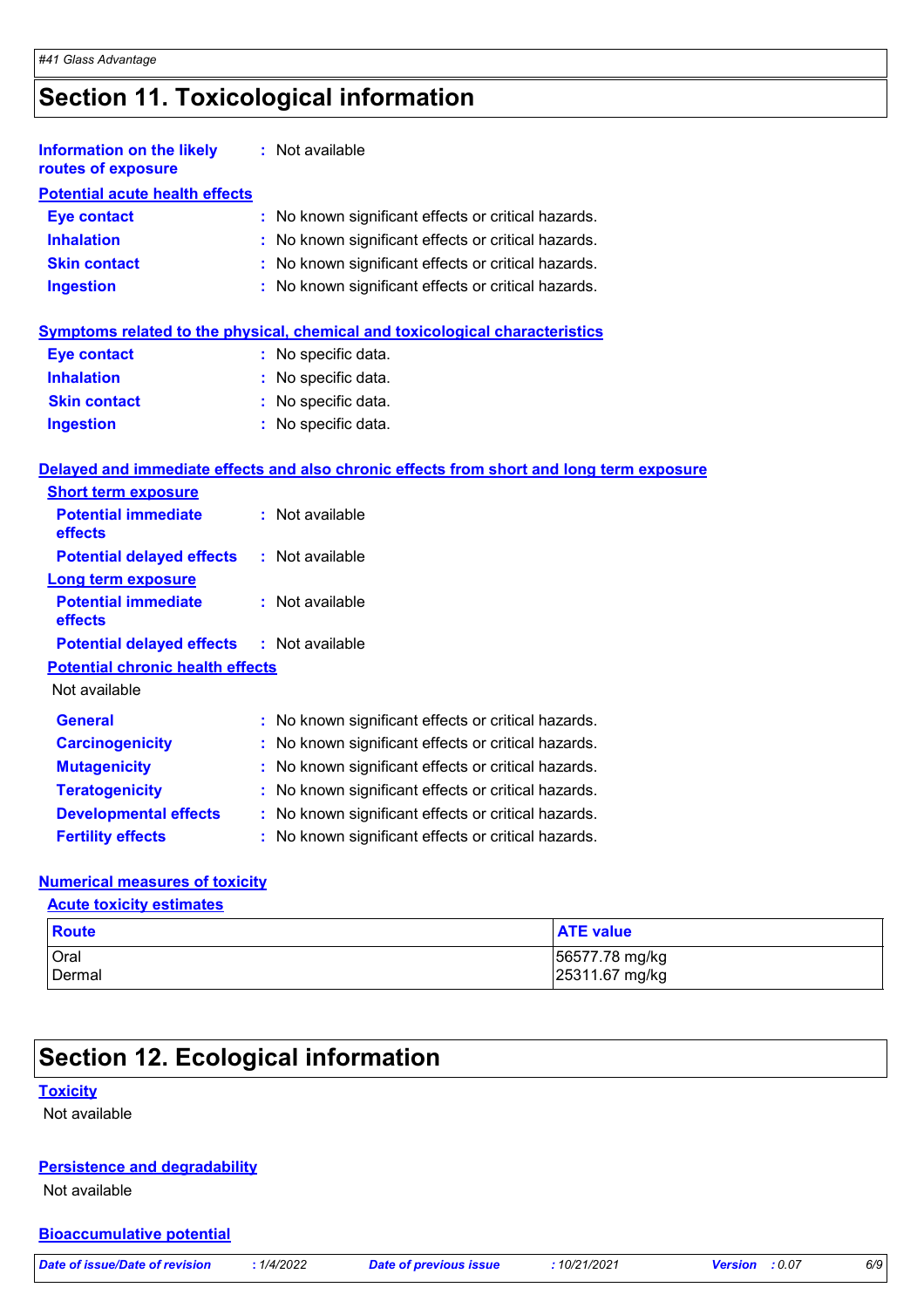# **Section 12. Ecological information**

Not available

### **Mobility in soil**

| <b>Soil/water partition</b>    | : Not available |
|--------------------------------|-----------------|
| coefficient (K <sub>oc</sub> ) |                 |

**Other adverse effects** : No known significant effects or critical hazards.

## **Section 13. Disposal considerations**

| <b>Disposal methods</b> | : The generation of waste should be avoided or minimized wherever possible. Disposal<br>of this product, solutions and any by-products should at all times comply with the<br>requirements of environmental protection and waste disposal legislation and any<br>regional local authority requirements. Dispose of surplus and non-recyclable products<br>via a licensed waste disposal contractor. Waste should not be disposed of untreated to<br>the sewer unless fully compliant with the requirements of all authorities with jurisdiction.<br>Waste packaging should be recycled. Incineration or landfill should only be considered<br>when recycling is not feasible. This material and its container must be disposed of in a<br>safe way. Empty containers or liners may retain some product residues. Avoid<br>dispersal of spilled material and runoff and contact with soil, waterways, drains and |
|-------------------------|-----------------------------------------------------------------------------------------------------------------------------------------------------------------------------------------------------------------------------------------------------------------------------------------------------------------------------------------------------------------------------------------------------------------------------------------------------------------------------------------------------------------------------------------------------------------------------------------------------------------------------------------------------------------------------------------------------------------------------------------------------------------------------------------------------------------------------------------------------------------------------------------------------------------|
|                         | sewers.                                                                                                                                                                                                                                                                                                                                                                                                                                                                                                                                                                                                                                                                                                                                                                                                                                                                                                         |

# **Section 14. Transport information**

|                                      | <b>DOT Classification</b> | <b>IMDG</b>              | <b>IATA</b>   |
|--------------------------------------|---------------------------|--------------------------|---------------|
| <b>UN number</b>                     | Not regulated             | Not regulated            | Not regulated |
| <b>UN proper</b><br>shipping name    |                           |                          |               |
| <b>Transport</b><br>hazard class(es) |                           | $\overline{\phantom{0}}$ |               |
| <b>Packing group</b>                 | $\blacksquare$            |                          |               |
| <b>Environmental</b><br>hazards      | No.                       | No.                      | No.           |

**Additional information**

**Special precautions for user Transport within user's premises:** always transport in closed containers that are **:** upright and secure. Ensure that persons transporting the product know what to do in the event of an accident or spillage.

**Transport in bulk according :** Not available **to IMO instruments**

## **Section 15. Regulatory information**

| <b>U.S. Federal regulations</b>                                                                |                  |  |  |  |
|------------------------------------------------------------------------------------------------|------------------|--|--|--|
| <b>Clean Air Act Section 112 : Not listed</b><br>(b) Hazardous Air<br><b>Pollutants (HAPs)</b> |                  |  |  |  |
| <b>SARA 311/312</b>                                                                            |                  |  |  |  |
| <b>Classification</b>                                                                          | : Not applicable |  |  |  |
| <b>Composition/information on ingredients</b>                                                  |                  |  |  |  |
| No products were found.                                                                        |                  |  |  |  |

|  | Date of issue/Date of revision | : 1 |
|--|--------------------------------|-----|
|  |                                |     |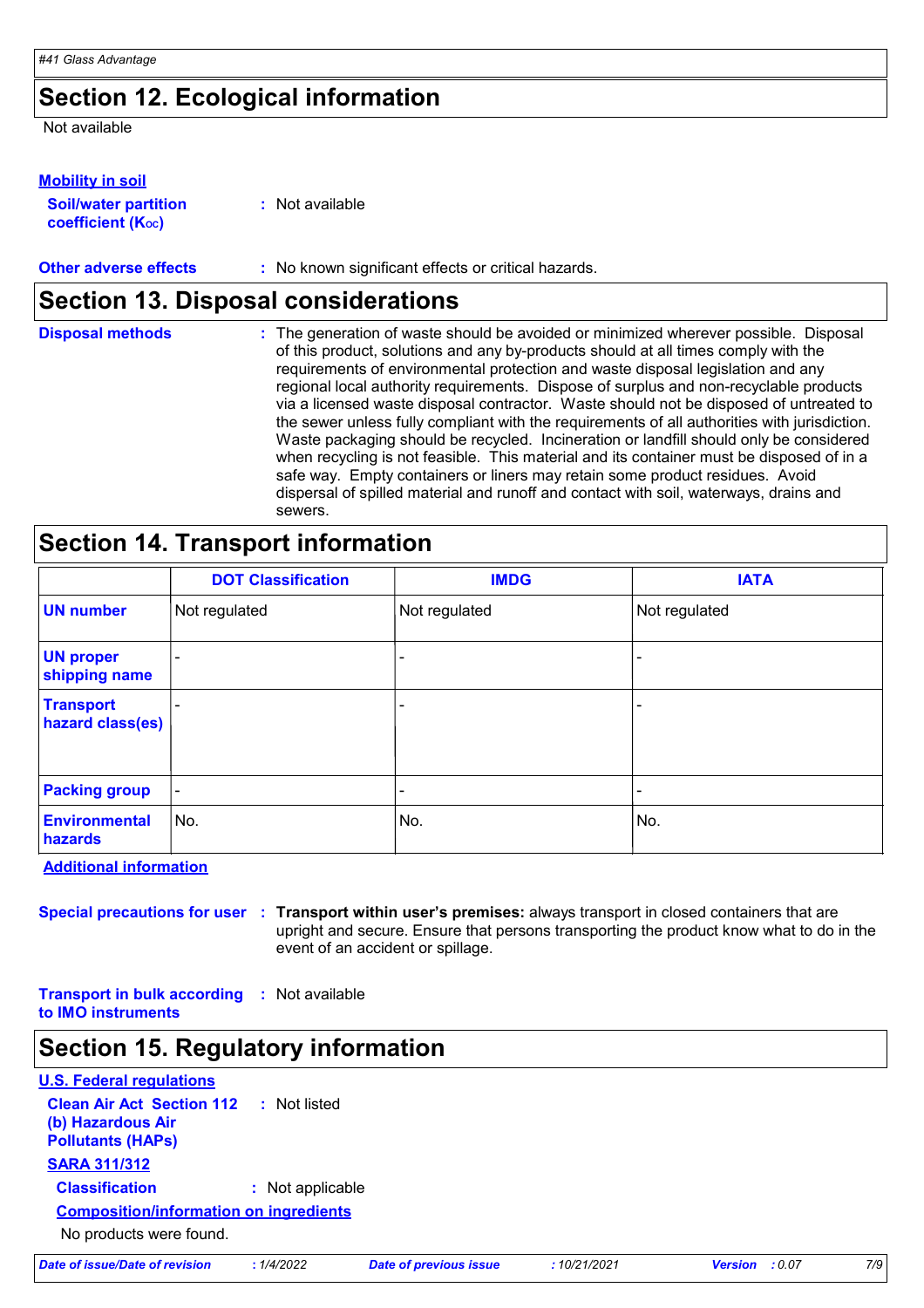# **Section 15. Regulatory information**

| <b>Inventory list</b><br><b>CANADA INVENTORY</b><br>(DSL) | : All components are listed or exempted. |
|-----------------------------------------------------------|------------------------------------------|
| <b>United States inventory</b><br>(TSCA 8b)               | : All components are active or exempted. |

# **Section 16. Other information**

**Hazardous Material Information System (U.S.A.)**



**Caution: HMIS® ratings are based on a 0-4 rating scale, with 0 representing minimal hazards or risks, and 4 representing significant hazards or risks. Although HMIS® ratings and the associated label are not required on SDSs or products leaving a facility under 29 CFR 1910.1200, the preparer may choose to provide them. HMIS® ratings are to be used with a fully implemented HMIS® program. HMIS® is a registered trademark and service mark of the American Coatings Association, Inc.**

**The customer is responsible for determining the PPE code for this material. For more information on HMIS® Personal Protective Equipment (PPE) codes, consult the HMIS® Implementation Manual.**

**National Fire Protection Association (U.S.A.)**



**Reprinted with permission from NFPA 704-2001, Identification of the Hazards of Materials for Emergency Response Copyright ©1997, National Fire Protection Association, Quincy, MA 02269. This reprinted material is not the complete and official position of the National Fire Protection Association, on the referenced subject which is represented only by the standard in its entirety.**

**Copyright ©2001, National Fire Protection Association, Quincy, MA 02269. This warning system is intended to be interpreted and applied only by properly trained individuals to identify fire, health and reactivity hazards of chemicals. The user is referred to certain limited number of chemicals with recommended classifications in NFPA 49 and NFPA 325, which would be used as a guideline only. Whether the chemicals are classified by NFPA or not, anyone using the 704 systems to classify chemicals does so at their own risk.**

### **Procedure used to derive the classification**

|                                   | <b>Classification</b>                                                                                                                                                                                                                                                                                                                                                               | <b>Justification</b> |
|-----------------------------------|-------------------------------------------------------------------------------------------------------------------------------------------------------------------------------------------------------------------------------------------------------------------------------------------------------------------------------------------------------------------------------------|----------------------|
| Not classified.                   |                                                                                                                                                                                                                                                                                                                                                                                     |                      |
| <b>History</b>                    |                                                                                                                                                                                                                                                                                                                                                                                     |                      |
| Date of printing                  | : 1/4/2022                                                                                                                                                                                                                                                                                                                                                                          |                      |
| Date of issue/Date of<br>revision | : 1/4/2022                                                                                                                                                                                                                                                                                                                                                                          |                      |
| Date of previous issue            | : 10/21/2021                                                                                                                                                                                                                                                                                                                                                                        |                      |
| <b>Version</b>                    | : 0.07                                                                                                                                                                                                                                                                                                                                                                              |                      |
| <b>Key to abbreviations</b>       | $\therefore$ ATE = Acute Toxicity Estimate<br><b>BCF</b> = Bioconcentration Factor<br>GHS = Globally Harmonized System of Classification and Labelling of Chemicals<br>IATA = International Air Transport Association<br>IBC = Intermediate Bulk Container<br><b>IMDG = International Maritime Dangerous Goods</b><br>LogPow = logarithm of the octanol/water partition coefficient |                      |

| Date of issue/Date of revision | 1/4/2022 | Date of previous issue | 10/21/2021 | <b>Version</b> : 0.07 | 8/9 |
|--------------------------------|----------|------------------------|------------|-----------------------|-----|
|                                |          |                        |            |                       |     |